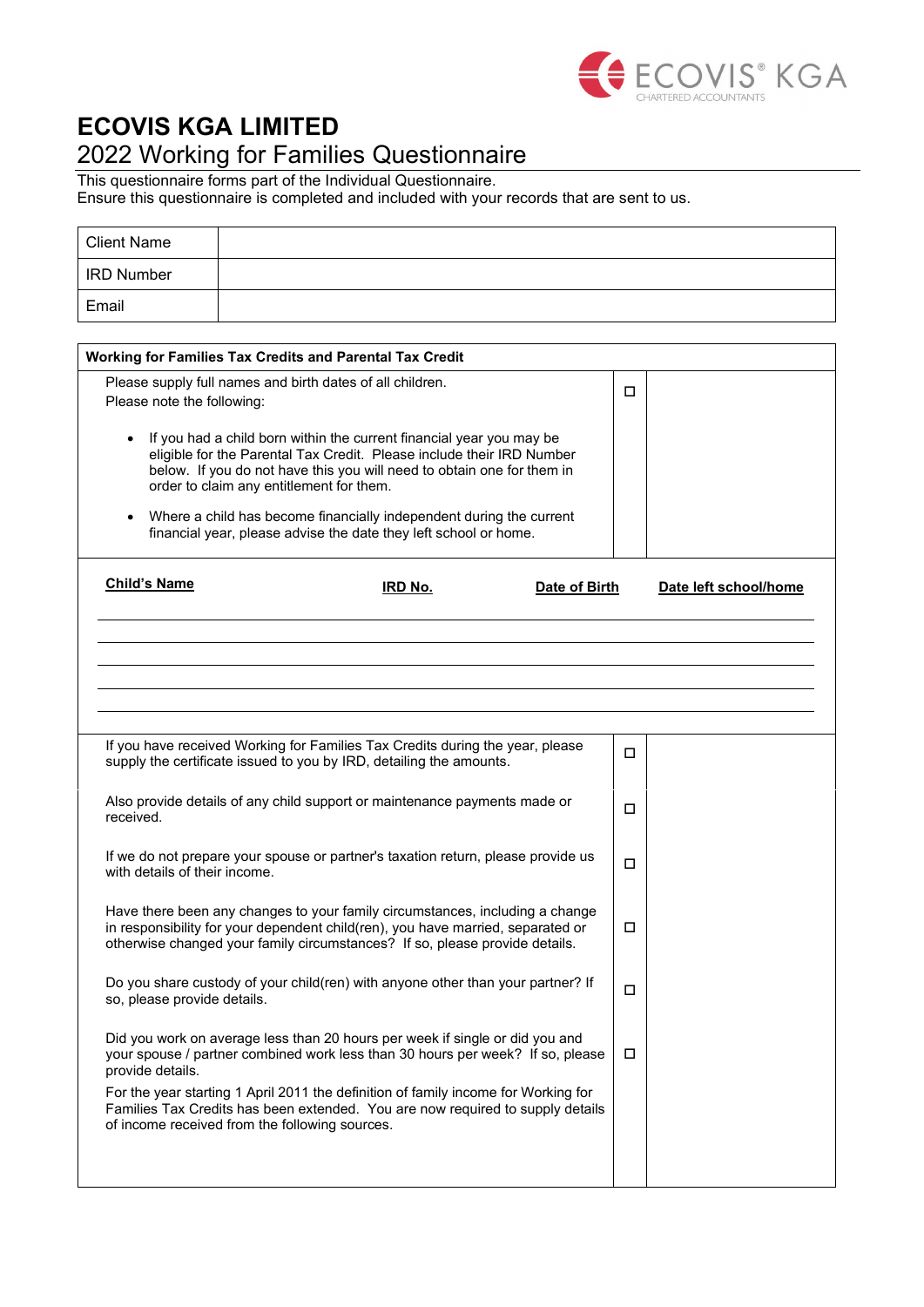| Attributable trustee income                                                                                                                                                                                                                                                                                                                                         |   |  |
|---------------------------------------------------------------------------------------------------------------------------------------------------------------------------------------------------------------------------------------------------------------------------------------------------------------------------------------------------------------------|---|--|
| Attributable trustee income is all income for the year of a trust that hasn't<br>been distributed as beneficiary income. Trustee income will be attributed<br>only to settlors of a trust. The settlors are individuals who establish or<br>contribute funds to the trust.                                                                                          |   |  |
| <b>Attributable fringe benefits</b>                                                                                                                                                                                                                                                                                                                                 |   |  |
| If you receive fringe benefits and you or your associates (e.g. the family<br>trust) are shareholder-employees of the company you work for and you or<br>your associates hold voting interests of 50% or more then you need to<br>include the fringe benefits in your family income.  The value of the fringe<br>benefit is the tax-inclusive value of the benefit. |   |  |
| <b>PIE</b> income                                                                                                                                                                                                                                                                                                                                                   |   |  |
| This includes an amount of income attributed by a portfolio investment<br>entity (PIE) to the principal caregiver or their spouse or partner, except if<br>the PIE is a superannuation fund or a retirement savings scheme (e.g.<br>KiwiSaver).                                                                                                                     |   |  |
| Passive income of children                                                                                                                                                                                                                                                                                                                                          | □ |  |
| This includes all passive income such as interest, rents or beneficiary<br>income, received by a dependant child above a threshold of \$500 per<br>year, per child.                                                                                                                                                                                                 |   |  |
| Income of non-resident spouse                                                                                                                                                                                                                                                                                                                                       |   |  |
| If your spouse or partner, who is not a tax resident, is earning an income<br>overseas, from 1 April 2011 you will need to include their worldwide<br>income as part of your family income.                                                                                                                                                                         |   |  |
| Tax exempt salary or wages                                                                                                                                                                                                                                                                                                                                          |   |  |
| This includes salary and wages that are exempt from income tax under<br>specific international agreements in New Zealand. (e.g. employees of<br>international organisations such as the United Nations or the<br>Organisation for Economic Co-operation and Development (OECD).                                                                                     |   |  |
| <b>Pensions and annuities</b>                                                                                                                                                                                                                                                                                                                                       |   |  |
| This includes 50% of the amount of pension or annuity payments from life<br>insurance policies or a superannuation fund, (excluding NZ Super).                                                                                                                                                                                                                      |   |  |
| <b>Other payments</b>                                                                                                                                                                                                                                                                                                                                               | □ |  |
| These are payments from any other person or entities that are used for<br>the family's day-to-day living expenses. If the total amount is more than<br>\$5,000 for the tax year, then the total amount must be included as family<br>income.                                                                                                                        |   |  |
| Income equalisation scheme deposits (excludes 'adverse event' deposits)                                                                                                                                                                                                                                                                                             |   |  |
| This includes any deposits made by you, a company controlled by you or<br>your trust or your trust to an agricultural, fishing or forestry business<br>income equalisation scheme account at Inland Revenue.                                                                                                                                                        |   |  |
| Major Shareholder in a Close Company                                                                                                                                                                                                                                                                                                                                |   |  |
| Shareholders owning at least 10% of a company where five or fewer<br>shareholders own greater than 50% of the company will be required to<br>include their proportionate share of net income of the company (in<br>addition to dividends received from the company).                                                                                                |   |  |